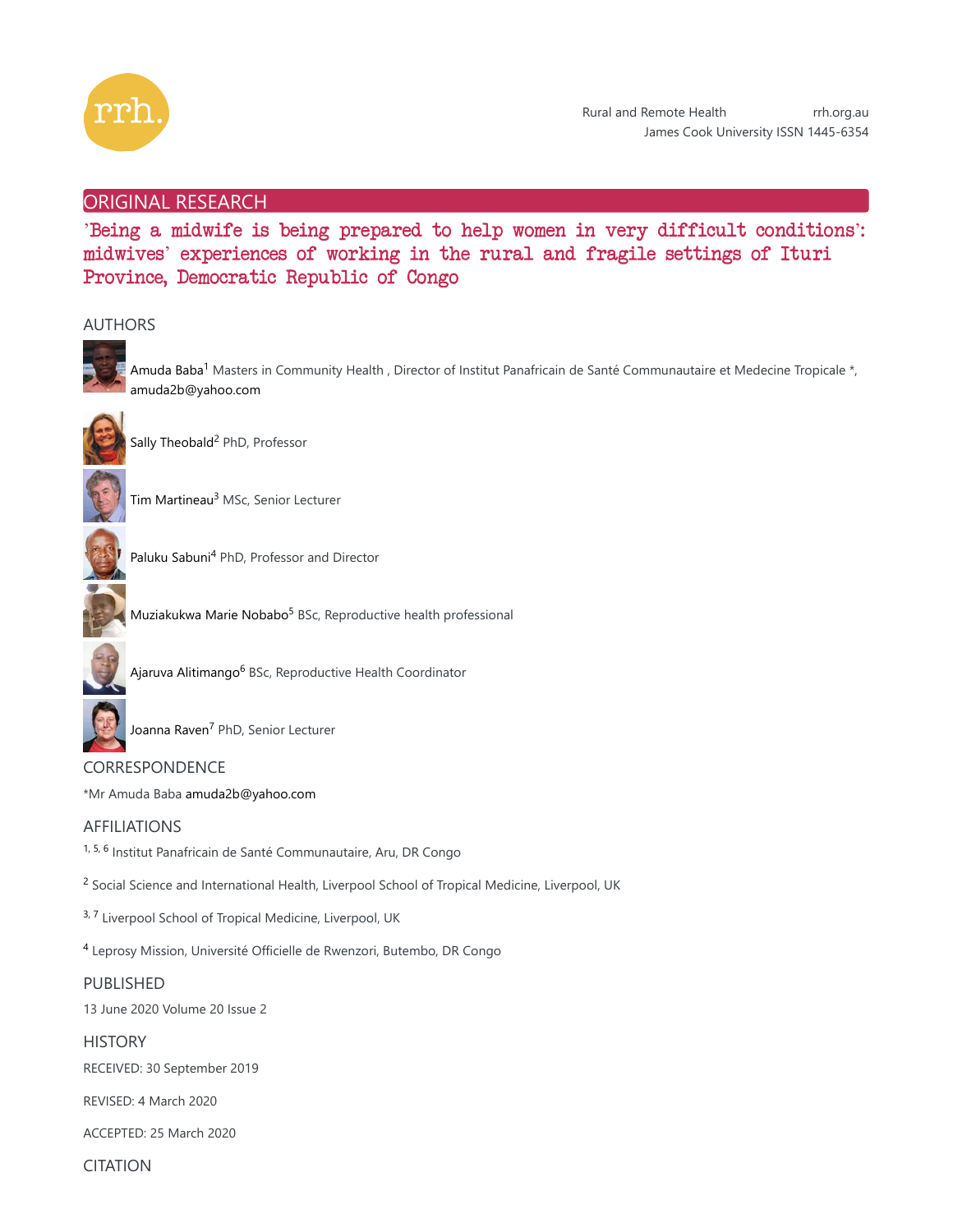Baba A, Theobald S, Martineau T, Sabuni P, Nobabo MM, Alitimango A, Raven J. 'Being a midwife is being prepared to help women in very difficult conditions': midwives' experiences of working in the rural and fragile settings of Ituri Province, Democratic Republic of Congo . Rural and Remote Health 2020; 20: 5677. https://doi.org/10.22605/RRH5677

This work is licensed under a Creative Commons Attribution 4.0 International Licence

# ABSTRACT:

**Introduction**: Maternal and neonatal health are core focus areas in fragile and conflict-affected areas, and hence midwives are key actors. But there is currently very little evidence on midwives' experiences, the challenges that they face and coping strategies they employ in the challenging and fragile rural areas of Ituri Province in the north-eastern part of the Democratic Republic of Congo (DRC). This understanding is critical to developing strategies to attract, retain and support midwives to provide vital services to women and their families. This study aims to explore midwives' work experiences and challenges through time from initial professional choice to future career aspiration in rural Ituri Province, north-eastern DRC.

**Methods**: As part of a qualitative approach, life history interviews with 26 midwives and 6 ex-midwives, and three focus group discussions with 22 midwives in three health districts of Ituri Province (Bunia, Aru and Adja), were conducted in 2017. Purposive sampling was used to recruit research participants. The transcripts were digitally recorded, and thematically analyzed using NVivo software. A timeline framework was deployed in the analytical process.

**Results**: Problem solving, childhood aspirations and role models were the main reasons for both midwives and ex-midwives to join midwifery. Midwives followed a range of midwifery training courses, resulting in different levels and training

experiences. Midwives faced many work challenges: serious shortages of qualified health workers; poor working conditions due to lack of equipment, supplies and professional support; and no salary from the government. This situation was worsened by insecurity caused by militia operating in some rural health districts. Midwives in those settings have developed coping strategies such as generating income and food from farm work, lobbying local organizations for supplies and training traditional birth attendants to work in facilities. Despite these conditions, most midwives wanted to continue working as midwives or follow further midwifery studies. Family-related reasons were the main reasons for most ex-midwives to leave the profession. **Conclusion**: Midwives play a critical role in supporting women to deliver babies safely in rural Ituri Province. They face immense challenges and demonstrate bravery and resilience as they navigate the interface between underresourced health systems and poor, marginalized rural communities. This situation requires a call to action: donors need to prioritize these contexts; and the government and other stakeholders in DRC need to invest more in improving security conditions as well as working conditions and professional support for midwives in rural Ituri Province. Only then will midwives be able to provide the critical services that women and their families need, and therefore contribute to achieving universal health coverage.

## Keywords:

Democratic Republic of Congo, challenges, experiences, Ituri Province, midwife, rural and fragile.

# FULL ARTICLE:

# **Introduction**

Maternal and neonatal health are core focus areas in fragile and conflict-affected areas<sup>1</sup>. More than 30% of maternal deaths worldwide occur in such areas and more than half of these deaths occur in three countries: Nigeria, Democratic Republic of Congo (DRC)<sup>2</sup> and Afghanistan<sup>3</sup>. Apart from having disparities in rates of maternal death between countries, there are also large disparities within countries and between women living in rural and urban areas<sup>4</sup>.

DRC has one of the highest maternal mortality ratios in the east and central African regions (846 maternal deaths per 100 000 live deaths), with huge disparities within the country; in some rural areas the rate is more than 1000 maternal deaths per 100 000 live births<sup>5,6</sup>. The proportion of deliveries occurring outside health facilities is estimated to be 20%<sup>7</sup>.

DRC has a long history of conflict and crisis. Ituri Province (the

study setting) is mostly rural and is going through sustained sociopolitical crises and wars. From 1999 to 2003, Ituri experienced ethnic clashes resulting in the deaths of approximately 60 000 people, with displacement of hundreds of thousands of people and severe destruction of infrastructure. In December 2017, a new ethnic clash started in Djugu Territory, causing over 60 deaths and more than 100 000 displaced people. Thousands of buildings were burnt, including health facilities and schools, and disruption of harvest resulted in severe food insecurity<sup>8,9</sup>. More recently, an Ebola outbreak has spread across DRC, including Ituri Province. Violence and civil unrest have hampered efforts to contain the disease.

Decades of political instability and wars since the early 1990s have resulted in the health system in DRC being severely underfunded. User fees are the main source of financing service delivery. There is a severe shortage of qualified skilled birth attendants, with only 1.05 physicians, nurses and midwives per 1000 population in 2012, compared to the Sustainable Development Goals index threshold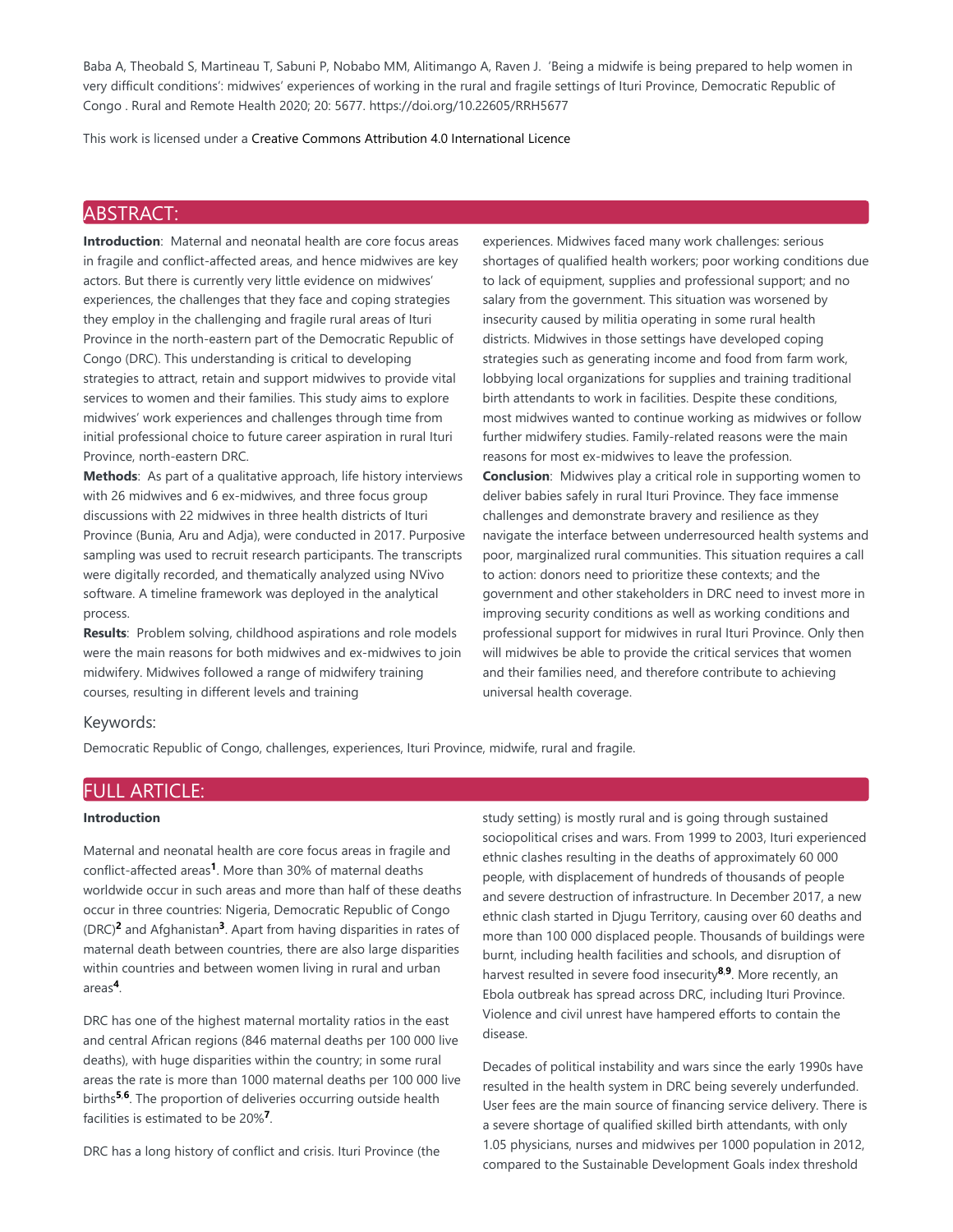of 4.45 per 1000 population<sup>10,11</sup>. The shortage of midwives is particularly striking: 0.06 midwives per 1000 population in 2015<sup>12</sup>, and especially in rural areas<sup>5,12-15</sup>. As a consequence, there is low uptake of health services, including maternal health services<sup>5,16,17</sup>.

Midwives in DRC have a critical role in providing maternal health services: they are a bridge between the health system and community members in fragile, rural and underserved communities<sup>2</sup>. In DRC, midwives are deployed in different levels of care settings, from health centers to regional referral hospitals. Nurses are also considered skilled birth attendants in DRC. Their curriculum includes modules on midwifery allowing them to manage pregnancy and delivery<sup>12,18</sup>. However, there is very little evidence about midwives' experiences working in this rural and fragile setting. Understanding what motivates midwives to train, stay in their roles or move to other employment, as well as the challenges they experience and the coping mechanisms they use, is essential in order to develop strategies to better support midwives so that they can continue to provide vital services, and at the same time attract midwives to work in these areas. This article explores the experiences of current and ex-midwives of their work through time, from initial choice of midwifery to future career aspiration in rural Ituri Province, north-eastern DRC<sup>19,20</sup>.

# **Methods**

## *Design*

A qualitative research design was used to enable exploration about experience, meaning and perspective in participants experiencing a phenomenon<sup>21</sup>, in this case midwives' experiences and perceptions of their careers. Two qualitative methods were used.

Life history (LH) interviews enabled midwives and ex-midwives to provide a detailed and chronological personal account using their own words of their life and career over time, from childhood up to the current day<sup>19,22</sup>. Focus group (FG) discussions brought midwives together, which supported group discussion of the challenges they face and coping strategies they have adopted<sup>23</sup>.

# *Setting*

The research was carried out in Ituri, one of the 26 provinces of DRC, a large province located in north-eastern DRC with a population of 5 440 021<sup>24</sup>. It is approximately 1700 km from Kinshasa, the capital of DRC. Ituri is made up of five administrative territories and 36 health districts<sup>24</sup>. Ituri Province faces challenges in attracting and retaining midwives in rural districts, and has a very high maternal mortality ratio, far beyond the national average of 846 per 100 000 live births<sup>24,25</sup>. Within this province, three study districts were selected by the research team, in collaboration with the Provincial Health Division, based on rural and urban characteristics, as this provides a range of perceptions and experiences of midwives. The authors used the Provincial Health Division's categorization of districts<sup>24</sup> to select the three districts: the urban district, where the provincial capital is located (Bunia); a peri-urban district, where there is a concentration of people, with some facilities in remote areas (Aru); and a rural district, where all facilities are in rural and remote areas (Adja). In addition, the Pan African Institute of Community Health (IPASC), a faith-based organization where some of the authors work, organizes community health related interventions in the three health districts, and therefore the authors already understand the context and have relationships with the district health management, which facilitated access to these areas.



Source: Development Indicators Analysis Unit, Prime Minister's Office, Democratic Republic of Congo.

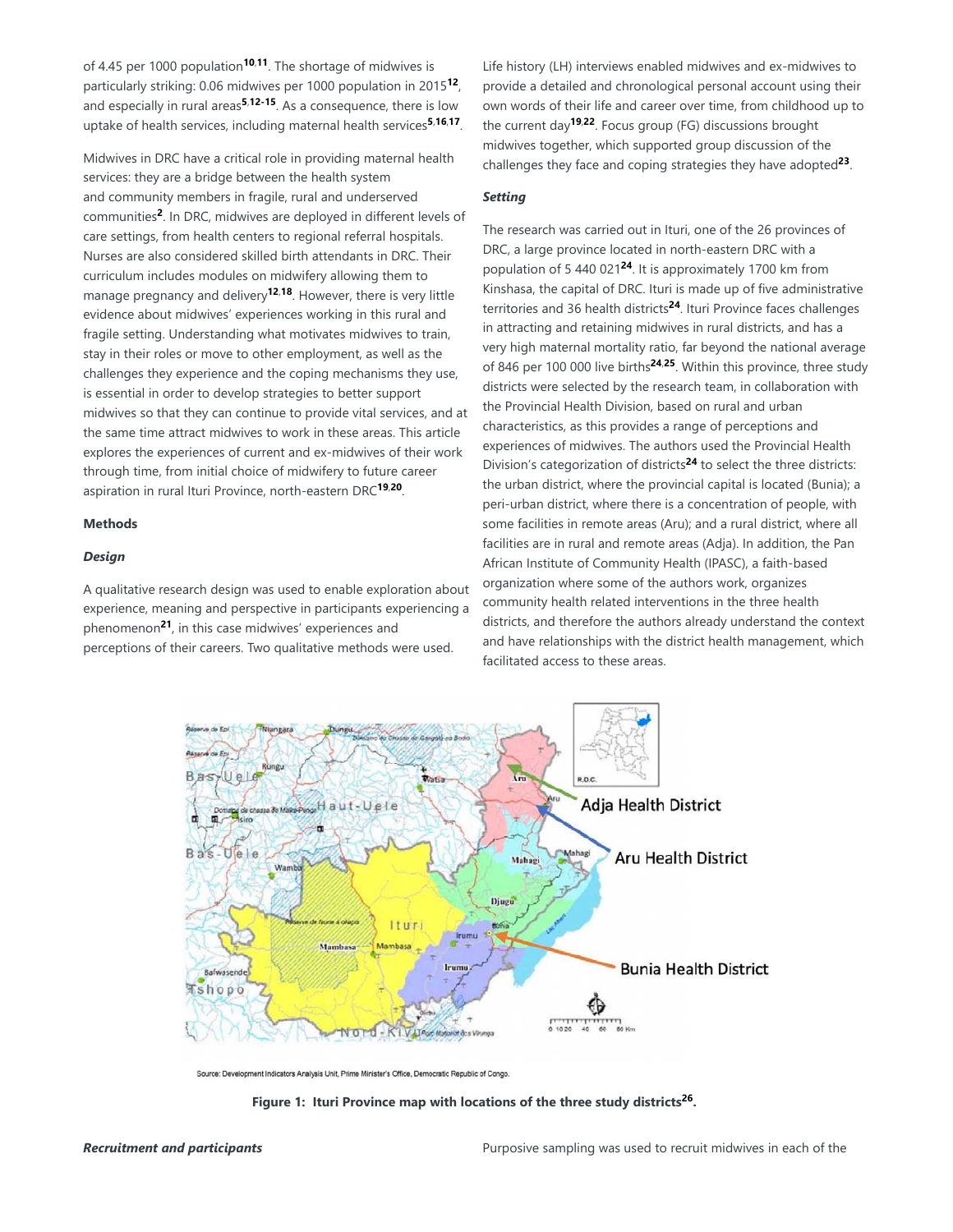districts Bunia and Aru. The purposive sampling technique is the deliberate choosing of participants on the basis of features or characteristics that will enable a detailed understanding of the topic. The researcher sets out to find people who can and are willing to provide the information by virtue of knowledge or experience<sup>27,28</sup>. Participants were selected using these criteria: sex (male and female), working or having worked in rural Ituri Province, place of work (health centers and hospitals), and current or previous employment as a midwife. Both midwives and exmidwives were included in the LH interviews. The district health offices hold a list of the midwives working in the facilities in their district. The research team (AB, AP, MMN) visited facilities where they worked and identified potential participants using the criteria described above, and recruited them to the study. In Bunia and

Aru, 10 midwives were recruited to the study. In rural Adja district, there are only six qualified midwives working and all were recruited. The snowball technique for sampling ex-midwives was used: the research team asked the midwives to identify exmidwives in that area, and then the research team asked the exmidwives to identify other ex-midwives. Six ex-midwives were recruited to the study. In Adja district, there were no ex-midwives, probably due to their migration from Adja to another district for employment. Current midwives who were selected for the life histories as described above were invited to participate in the FG discussions. In Adja, all six midwives participated, whereas in Aru and Bunia districts only eight in each district were available for the FG discussions. Study participants are described in Table 1.

| <b>District</b>     | <b>Midwife characteristics</b> |    |                   |           |           |                    |                             | <b>Midwife characteristics</b><br>(in focus group discussions) |   |                   |           |           | <b>Ex-midwife characteristics</b><br>(in life histories) |   |                   |           |           |
|---------------------|--------------------------------|----|-------------------|-----------|-----------|--------------------|-----------------------------|----------------------------------------------------------------|---|-------------------|-----------|-----------|----------------------------------------------------------|---|-------------------|-----------|-----------|
|                     | Sex                            |    | Age range (years) |           |           | Work sector        |                             | Sex                                                            |   | Age range (years) |           |           | Sex                                                      |   | Age range (years) |           |           |
|                     | М                              |    | $20 - 29$         | $30 - 39$ | $\geq 40$ | Public<br>facility | Faith-<br>based<br>facility | м                                                              |   | $20 - 29$         | $30 - 39$ | $\geq 40$ | м                                                        |   | $20 - 29$         | $30 - 39$ | $\geq 40$ |
| Adja                |                                |    | 5                 |           |           | л                  |                             | ٥                                                              | 6 | 5                 |           |           | 0                                                        | 0 | 0                 |           | 0         |
| Aru                 |                                | 10 | 0                 |           |           |                    |                             | ٥                                                              |   | O                 |           |           |                                                          | 3 | 0                 |           | $\sim$    |
| Bunia               |                                | 6  |                   |           | n.        |                    |                             |                                                                | 6 |                   | ь         | ÷         |                                                          | 3 | 0                 |           | 3         |
| F, female, M, male, |                                |    |                   |           |           |                    |                             |                                                                |   |                   |           |           |                                                          |   |                   |           |           |

#### **Table 1: Characteristics of research participants**

## *Data collection*

Prior to data collection, two research assistants (male and female) were trained about the study. Data collection took place from January to May 2018. The topic guides were developed by the research team following a review of the literature on attraction and retention of midwives in rural areas. The LH topic guide covered how and why they became a midwife, description of their career path, their work experiences, career aspirations, and reasons for leaving (for ex-midwives). These were translated into French, being the language used in administration in DRC. LH interviews with midwives (*n*=26) and ex-midwives (*n*=6) were conducted by the research assistants (MMN, AP) and lead author (AB) in a place chosen by participants such as their homes or a private room in their workplaces.

Three FG discussions were conducted, one in each district, respectively with eight, eight and six participants. AB conducted the FG discussions in private rooms in the district health offices or IPASC office. A topic guide was used to facilitate the discussion, which focused on the challenges that participants faced working as midwives, strategies that supported their work, and possible solutions to these challenges. The research assistants were observers, responsible for recording and taking notes.

At the end of each FG discussion and LH interview, emerging themes were highlighted by the researcher and cross-checked with participants for accuracy. The recordings of the LH interviews and FG discussions were kept in a password-protected computer, transcribed verbatim, translated into English by an external translator from the Teaching College of Bunia and cross-checked by another external translator.

#### *Data analysis*

Data were analyzed using the thematic framework approach, which facilitates rigorous and transparent analysis<sup>29</sup>. It uses both deductive and inductive approaches<sup>29-31</sup>. A coding framework was developed based on the areas explored in the LH interviews and FG discussions, but also on themes emerging from the data such as insecurity in rural areas. This coding framework was applied to all transcripts, charts were developed for each theme, and these charts were used to describe the themes. NVivo v11 (http://www.qsrinternational.com/nvivo) was used to support the analysis.

#### *Ethics approval*

Ethics approval for this study was granted by the Liverpool School of Tropical Medicine (Research protocol 17-024) and the Multidisciplinary Research Centre for Development in Bunia, DRC (018/2017). A rigorous informed consent process was followed: all participants were given verbal and detailed written information about the nature and purpose of the research before taking part; participants were made aware of their right to decline to answer questions and were assured that measures were in place to anonymize responses. All participants gave written consent. All data were anonymized.

#### **Results**

The results are presented in three interlinked sections as described in Figure 2. The first section describes the journeys that midwives and ex-midwives made from childhood to the present day, using the narratives from the LH interviews. The second section presents the key challenges of their work and how these have been exacerbated by conflict and instability, using data from the FG discussions and LH interviews. These challenges have affected their journeys as midwives. To cope with these challenges, midwives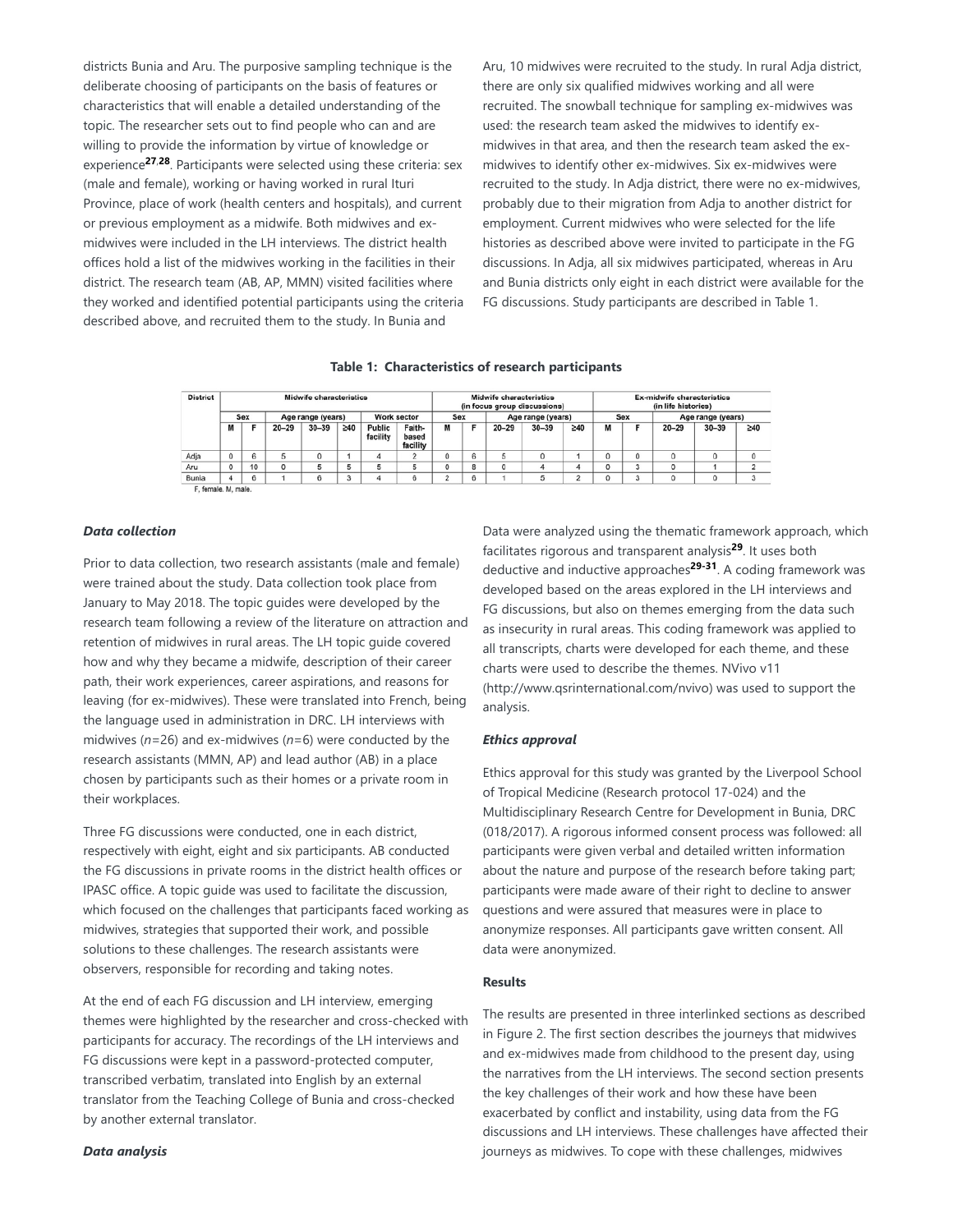have adopted a range of strategies, which are reported in the third section. Despite these strategies, some of these challenges remain.



**Figure 2: Overview of results: journeys, challenges and coping strategies.**

#### *The midwives' journey*

Reasons for joining midwifery, midwifery training, job progression,

career aspirations and reasons for leaving midwifery were explored in LH interviews with midwives and ex-midwives. The timeline for midwives is summarized in Figures 3 and 4.



\*Senior midwives: Studied midwifery in colleges, 3 years (A1) or 5 years (A0), after either 12 years of school or 10 years of school + 4 years of midwifery in nursing school.

#Junior midwives: Studied midwifery in nursing schools, 2 years (A3) (First level junior) or 4 years (A2) (Ordinary junior), after either 10 years of school or 12 years of school. The A3 programme no longer exists.

THealth sectors: Public health facilities, church health facilities, private health facilities, NGOs

Data is presented in order of most commonly cited to less commonly cited.

**Figure 3: Timeline from life histories of working midwives.**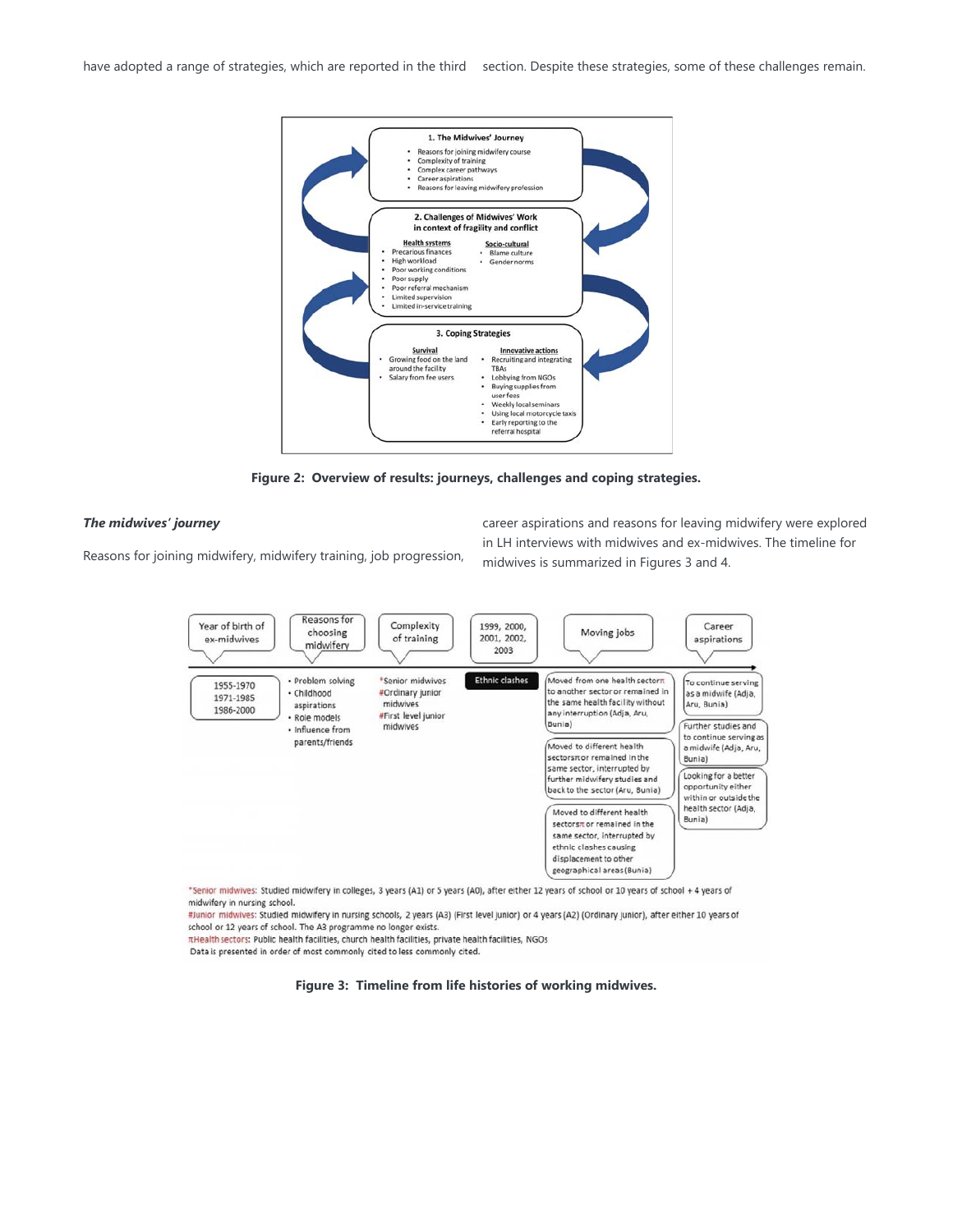

#Junior midwives: Studied midwifery in nursing schools, 2 years (A3) (First level junior) or 4 years (A2) (Ordinary junior), after either 10 years of school or 12 years of school. The A3 programme no longer exists.

πHealth sectors: Public health facilities, church health facilities, private health facilities, NGOs

Data is presented in order of most commonly cited to less commonly cited.

**Figure 4: Timeline from life histories of ex-midwives.**

**Reasons for joining midwifery:** Midwives from Aru and Bunia districts mainly joined midwifery because they wanted to support women and solve health problems. However, those from rural Adja district said they joined because the midwifery profession had always been their aspiration since childhood: they wanted to be able to wear the uniform and help pregnant women during their pregnancy and delivery. They were motivated by practicing midwives, who they saw as role models.

*I became a midwife because it has always been in my mind since my childhood. (Female midwife, 20–29 years, LH interview, Adja)*

Many of the female midwives from the three districts described a role model as being the key motivating factor for becoming a midwife. The male midwives from Bunia district joined midwifery to be able to solve problems.

*My aunt was a midwife, and seeing the way she was working and considered by women in the community, I was inspired and told her that I would like to become a midwife when I grow up. (Female midwife, ≥40 years, LH interview, Bunia)*

Some female midwives joined midwifery due to personal experiences they went through, such as the death of a baby.

*When I completed my secondary school, I decided to have a child, so I got pregnant and I had a child. Unfortunately, after 9 months the baby died. So, I decided to find the answer to that problem, and I needed to know myself as well. (Female midwife, ≥40 years, LH interview, Aru)*

Parents and friends influenced some male and female midwives from Bunia district and ex-midwives from both Aru and Bunia districts to choose midwifery as a career.

*… it was with the influence of friends that I had left the teaching, there were friends who came and wanted me to go for health sciences training. (Male midwife, 30–39 years, A1, LH interview, Bunia)*

courses in DRC have been adapted over the last decade, resulting in different levels and training experiences of midwives. 'First level junior midwives' have completed 10 years of school plus 2 years of midwifery (A3), 'ordinary junior midwives' have completed 10 years of school or 12 years of school plus 4 years of midwifery in nursing school (A2) and 'senior midwives' have completed junior midwifery plus 3 or 5 years at college) (A1 or A0). The first level junior midwifery program (A3) no longer exists.

While there were more senior midwives in the urban Bunia district, nearly all midwives in Aru and Adja districts were ordinary junior midwives. Two of the three nursing colleges (where midwifery training takes place) in Ituri Province are located in Bunia, so Bunia midwives can more easily access the colleges. The college in Aru only opened in 2010.

*So, my parents sent me to Kisangani [a city located 750 km from Bunia] where I studied for 5 years, and completed my midwifery training in 2009. (Male midwife, 30–39 years, LH interview, Bunia)*

**Moving jobs**: Most midwives from rural Adja and semi-urban Aru districts either moved from different sectors (eg from public facility to church facility) or remained in the same facility for many years. Most midwives in Bunia district started working as midwives in their rural native districts. Conflict broke out in these areas during the period of 1999–2004, and their homes and health facilities were looted and burned. They made their own way to Bunia district where it was seen as being safer, and where they have remained to this day.

*… there was war around Jiba, this ethnic war in 1999, I had to leave Jiba. (Male midwife, ≥40 years, LH interview, Bunia)*

Those midwives who were working in church facilities in the rural conflict-affected areas were supported in their move to Bunia district by the Church Medical Coordination Office, as described by this midwife.

*I was affected at Drodro hospital [a Catholic health facility] where I worked for 3 years as a midwife. Then, the ethnic war*

**Complexity of midwifery training**: A range of midwifery training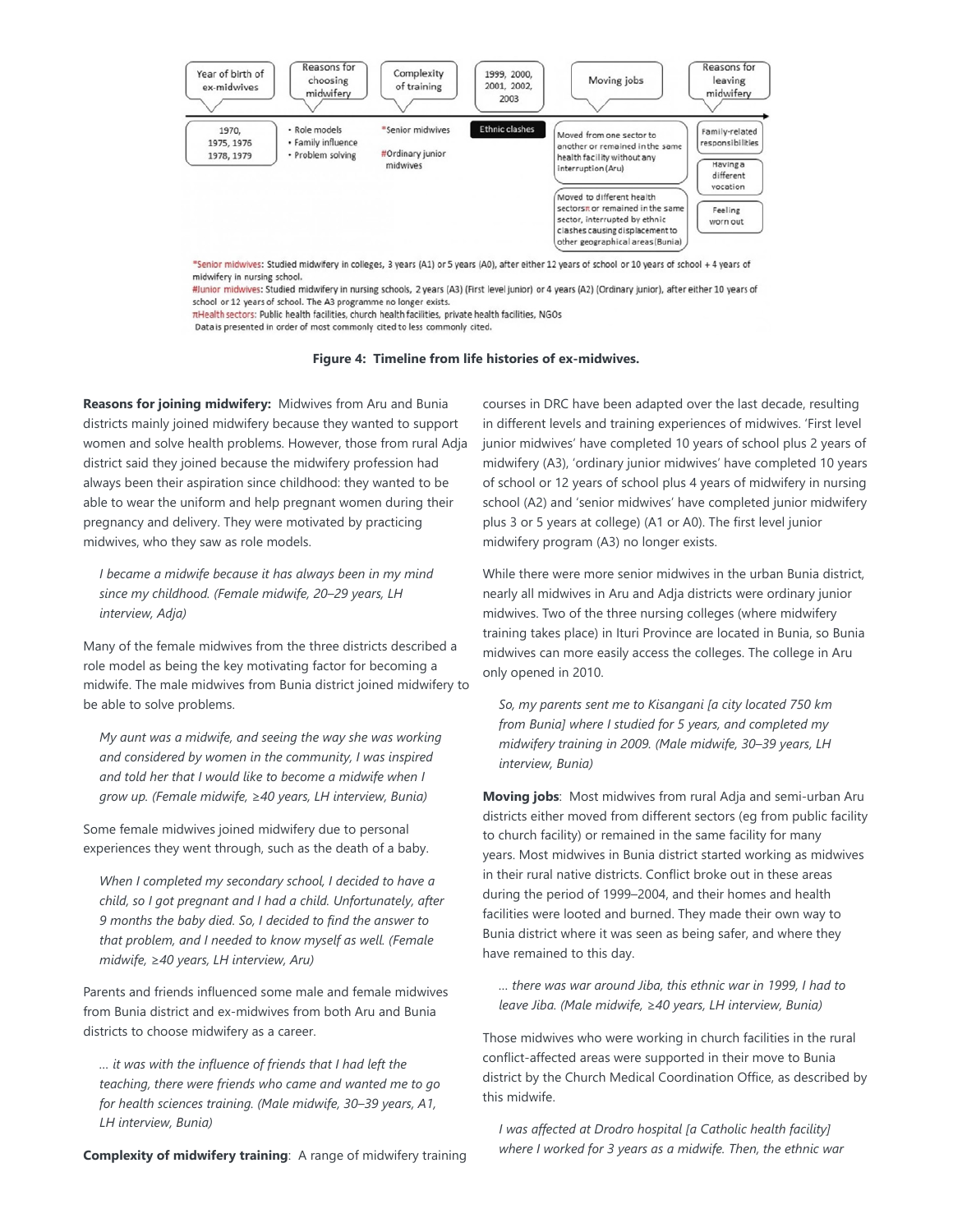*started in 1999, we first fled to Bunia where I was transferred to work at Muzi Maria Health Centre [a Catholic health facility]. (Female midwife, ≥40 years, LH interview, Bunia)*

Some midwives from Aru district and many from Bunia district, who had been working as 'ordinary junior midwives' for several years, went for further midwifery studies in nursing colleges in Bunia or Aru, and then rejoined the service. Ex-midwives from Aru and Bunia districts worked for 3 to 10 years in either the same facility or in health facilities belonging to different sectors. All exmidwives in Bunia district originated from rural districts affected by ethnic clashes, which brought about their migration to Bunia district.

*… when I was in Mongbwalu, I worked at the Mongbwalu Referral Hospital … During the events Ituri went through [ethnic clashes], we had to leave Mongbwalu [80 km north of Bunia]; we fled to Bunia, as displaced people, my husband and our two boys. (Female ex-midwife, ≥40 years, LH interview, Bunia)*

**Career aspirations**: Most midwives in all three districts would like to continue serving as midwives and provide vital services to their communities.

*My aspiration is to continue working as midwife and helping women in relation to their pregnancy and delivery and health. (Male midwife, ≥40 years, LH interview, Bunia)*

Midwives reported that it is difficult to change profession as they get older.

*I am very old to have career aspirations. But, I will keep on working as a midwife until my last breath. (Female midwife, ≥40 years, LH interview, Bunia)*

Most midwives in the three districts who would like to go for further studies and come back to serve as midwives are ordinary junior midwives and are aged less than 35 years. They reported that study helps them service the people better and increases opportunities for promotion and being recruited to organizations where they provide better salary.

*I would like to continue with my studies at the college in midwifery and then come back to help women. (Female midwife, 20–29 years, LH interview, Adja)*

Some male midwives from Bunia district did not want to continue working as midwives and were looking for better opportunities outside the health sector.

*I would like to serve Congolese nation with all the qualities I have. And I think the best way to help this country and yourself, it seems that it is in politics. So I would like to stand as a member of parliament ... (Male midwife, 30–39 years, LH interview, Bunia)*

**Reasons for leaving midwifery**: Some midwives found it difficult to juggle caring for their children, family and sick relatives and work as a midwife, and made the difficult decision to give up their

work.

*Three years ago, my husband had a very serious stroke that unfortunately left him completely paralyzed. I have to be with him for most of my time, as he cannot help himself. I really have to take complete care of him; you know he is my husband. (Female ex-midwife, 30–39 years, LH interview, Aru)*

Some midwives talked about the stress and workload as a midwife becoming too much and wanting to try a new job that was less demanding and allowed more time for themselves and their families. One midwife described how midwives gave up their jobs, as they were held responsible by the community for the death of a mother.

*… if a woman dies during delivery, then you will be in trouble with the whole community, as everyone in the village will be pointing at you that you are the person who killed their mother, their sister … (Female ex-midwife, ≥40 years, LH interview, Bunia)*

*… some just leave because they feel that it is time they do something different, less stressful, and you have enough time for yourself and the family. (Female ex-midwife, ≥40 years, LH interview, Bunia)*

Insecurity in the area was another reason pushing some midwives to leave their profession in rural areas and to move to Bunia to start something different.

*I left Mongbwalu because of the war, ethnic clashes; otherwise I was happy working as a midwife. When I fled to Bunia with my family, I was working in a private clinic. I left there again because of the war, as bombs were falling … Then, I started the business of working with NGOs, and I do not wish to work again as a midwife. (Female ex-midwife, ≥40 years, LH interview, Bunia)*

## *Challenges of working as a midwife*

The midwives identified many health systems and sociocultural challenges that they faced in doing their work. These are problems related to an underresourced health system, but some are clearly exacerbated by fragility and conflict.

**Health system challenges**: The midwives reported that there was a severe shortage of midwives; some facilities had one or two midwives, whereas other facilities had none. This created a huge workload for the existing staff, high levels of stress and exhaustion. This has been exacerbated by conflict, as midwives and other staff do not want to work in these areas, and where possible move to safer places.

*You know in most of our health facilities, apart from the referral hospital where there are two midwives, there is either no midwife or just one … it is massive if you are the only qualified midwife. (Female midwife, FG discussion, Adja)*

All midwives reported precarious financial situations. They are supposed to receive a monthly salary (estimated at US\$55–80 per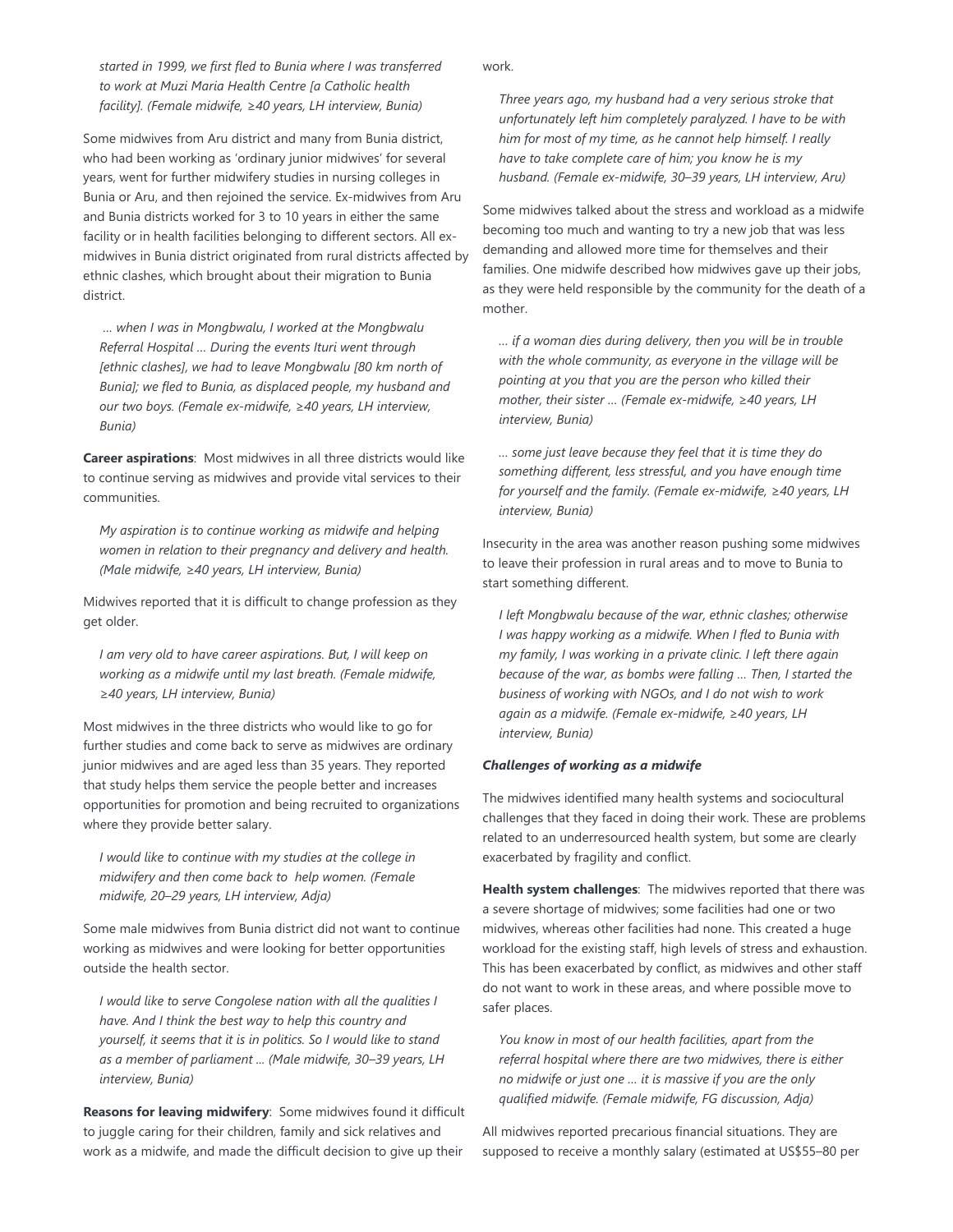month) as well as a monthly risk allowance (US\$20–50 per month). None received the salary, and only a few received the risk allowance, which they perceived as being inadequate. This is a key reason why most midwives as well as nurses do not wish to work in these settings.

*… the other challenge is about our financial incentives, we do not receive anything from the government, we are just paid from the income locally generated … (Female midwife, FG discussion, Adja)*

Midwives and ex-midwives from the three districts described working conditions in the government facilities as very poor. Most facilities were struggling with basic supplies such as gloves and delivery kits, which increases the risk of infection for women and midwives. There are no reliable means of transport for pregnant women who need to be transferred to a referral hospital. The shortage of drugs and supplies as well as the referral challenges have been exacerbated by conflict. The midwives reported that the few supplies in the facilities were often looted by the militia. Travelling to and from the facility was fraught with danger as the militia patrolled the roads and attacked midwives, women and their families. They also reported feelings of helplessness when there were women with complications, as they struggled to manage complications because of lack of medicine, supplies and equipment, and were reluctant to refer them as the roads are so dangerous.

*Sometimes you work with torn gloves, if there are any surgical gloves, I was using it just in case [to protect from infections]. There was a problem of transfer of difficult cases, as you know our referral hospital was at Biringi – it's really a distance, and road conditions are not so good. (Female midwife, ≥40 years, LH interview, Aru)*

*… there were some pregnant women with obstructed labour, and they were to be transferred to the referral hospital, but they could not, as the area before reaching the referral hospital was already occupied by the other militia group. So, the midwife and the nurse who were there tried to help, but as they did not have enough equipment, they lost those women and their babies … (Female ex-midwife, ≥40 years, LH interview, Bunia)*

In contrast, the faith-based health facilities were reported to be better equipped with staff, supplies and drugs, and midwives felt better supported. The Church Medical Coordination take an active role in supporting health workers in the church facilities.

*Where I have been working, there was not much challenge related to equipment and supports as they were Catholic health facilities, and they were really well organized … (Female midwife, ≥40 years, LH interview, Bunia)*

Midwives, mainly from the rural district, reported that they received little in-service training and supervision, which negatively affected their work. Most training is organized in the urban areas, and they could not attend as they were asked to pay for their own transport, which they cannot afford, and travel is risky given that

the militia was patrolling the roads. The scheduled monthly supervision rarely happened and, when it did, it only included the head nurse of the facility.

*… if there is organized training for midwives, or for capacity building or in-service training, most of it is limited in urban areas and midwives in rural districts are less well trained than midwives in urban areas. (Female midwife, 20–29 years, LH interview, Adja)*

Women are reluctant to disclose their pregnancy in the early stages, especially in Adja and Aru districts, as they believe the baby will die during pregnancy or birth, and so they access antenatal care services late in pregnancy. Women in labor often come to the health facility on their own as they do not want others to know that they are in labor – they believe that this will cause complications and result in the death of the mother or baby. This is challenging for midwives who rely on the family to support the women during childbirth, and particularly if complications arise and referral is needed.

*… Because in our environment here, declaring oneself pregnant is not easy, it must first take time. (Female midwife, ≥40 years, LH interview, Aru)*

Midwives from rural and peri-urban health districts reported that they were held responsible by the local community when a woman died during childbirth.

Midwives from Bunia and Aru districts described the gender norms of male midwives not being accepted in rural communities (most male midwives work in urban areas), and married female midwives not being allowed to work due to family responsibilities. In addition to this, women were less likely to choose to work in conflict and unstable areas.

*… In a community like ours here, especially in remote and rural areas, having a male midwife in the health facility that means that women will not attend services, as they will feel that they do not respect them. (Female midwife, 30–39 years, FG discussion, Aru)*

## **Coping strategies used by midwives**

Despite these resource limitations and difficult conditions, midwives demonstrated agency by developing both survival and innovative strategies to address these challenges. This enabled midwives to continue playing key roles in linking communities to health systems. For their survival, in order to look after their family and generate income, some midwives grew food on the land around the health facility. The local authorities allowed midwives to use this land whilst they worked at the facilities.

*We have got land around the health facility, and we cultivate and* grow food, I have for instance a farm which is around 3 km<sup>2</sup>. So, we *live on the food we grow and sell some, and that money also helps.* (Female midwife, ≥40 years, LH interview, Adja)

Health facilities in all districts used a percentage of income generated from user fees to pay health workers. They also allowed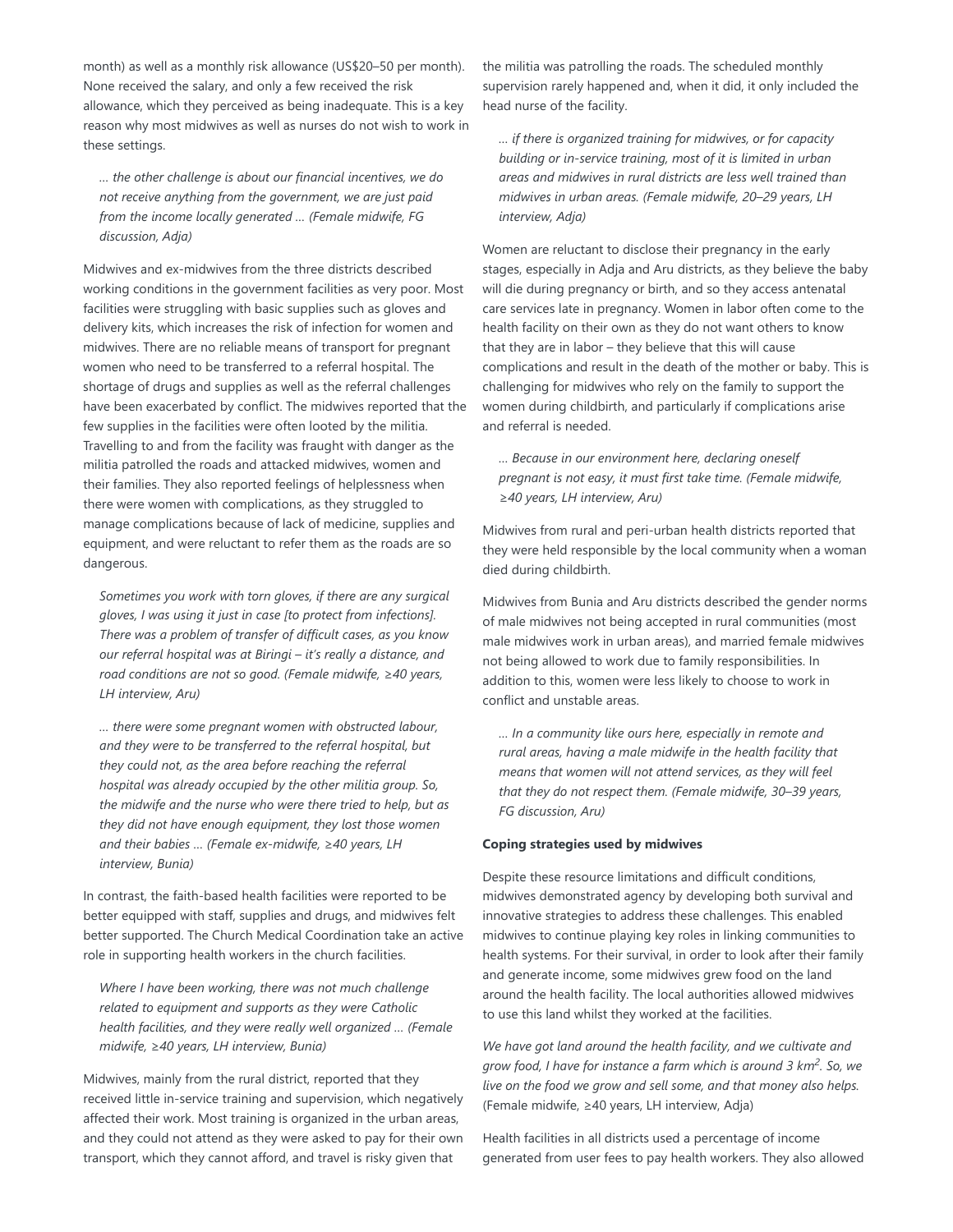the service users to pay in kind if they had no money.

*… we do not receive anything from the government, we are just paid from the income locally generated, and what we receive does not really help us. (Female midwife, FG discussion, Adja)*

*Where people cultivate a lot, they bring food, and they estimate the value and nurses consider it. (Female midwife, ≥40 years, LH interview, Aru)*

Midwives also developed innovative strategies to address their challenges. To deal with the small number of midwives in rural health facilities in Aru and Adja, traditional birth attendants worked in the health facilities. The traditional birth attendants play an important role in communities, as they attend nearly 50% of deliveries and are trusted by women and families. The head nurses, with the district health officer, identify the attendants working in their communities, train them in pregnancy, delivery and community awareness, and then integrate them into the health facilities to support the existing health workers. The traditional birth attendants escort women in labor into the facilities and assist the staff during labor, delivery and the postnatal period. The attendants are paid from the income the facility generates from user fees.

*The head nurse, in partnership with the health centre committee, and the midwife organized a census where they identified different traditional birth attendants in their area, recruited them for a training on basic midwifery practices, and after they completed, they were integrated to support the midwife in the health centre maternity services. (Female exmidwife, 30–39 years, LH interview, Aru)*

To address the issue of limited equipment and supplies, midwives used the income generated from user fees and lobbied local organizations or the district authorities to buy basic equipment and supplies. In addition, midwives asked pregnant women in the antenatal care clinic to bring basic supplies for delivery.

*… from the small amount they generate, they make for instance 15% for buying basic supplies such as gloves, and others, 40% for buying medicine, 40% for financial incentive to staff, 'salary' and 5% for administration. (Female ex-midwife, 30–39 years, LH interview, Aru)*

*Some women bring their own basic elements, such as razors, and other simple supplies as we normally tell them during antenatal clinic. (Female midwife, 30–39 years, LH interview, Aru)*

Concerning professional support, midwives, especially from Adja and Aru districts, organized local weekly seminars where a topic was presented and discussed.

*… we used to have local sessions here at the health centre once a week where there was a talk on different subjects related to health, it was very good … (Female midwife, ≥40 years, LH interview, Aru)*

To deal with transport challenges, midwives and ex-midwives explained that they organized motorcycle taxis to take women with complications to the referral hospital. Relatives were responsible for paying the transport fee. Transport is particularly challenging in the rainy seasons when the roads become difficult to pass, and travel time becomes much longer. Midwives advised women who had signs that they may develop complications to go early to the referral hospital.

*… especially in rainy seasons … we just advised head nurses, once they identify risk factors, they had to organize themselves to transfer those women early enough, as the risk signs would be identified during antenatal care clinic … (Male midwife, 30–39 years, LH interview, Bunia)*

#### **Discussion**

Data of this study were presented in two different ways. The first is through a chronological approach, which makes sense of the life history approach deployed. This shows through time the aspirations to become a midwife (eg service to community, personal experience of death of a baby, vocation and family expectations/role models); the different experiences of midwives (challenges were particularly pronounced for rural midwives because it is in these contexts where staff shortages are the most severe); and future aspirations. Second, the experiences of these critical frontline midwives who are working in extremely poorly resourced and undersupported environments were looked in depth and as such arguably acting as an interface between poor rural/semi-urban and urban communities and the health system. Three areas will now be discussed: how midwives' working experiences match their initial aspirations to become a midwife; midwives' resilience and coping mechanisms; and how to better support these critical health workers.

## *Aspirations versus realities of working as a midwife*

The aspiration to become a midwife revealed trends identified elsewhere: experiencing personally or witnessing tragic events around pregnancy and childbirth<sup>32</sup>; midwife role models<sup>33</sup>, caring roles, childhood aspirations and family expectations<sup>34</sup>; and the influence of parents/friends<sup>35</sup>,

As the data show, the reality of working as a midwife is incredibly challenging, and insights from ex-midwives show the difficult choices some made to leave the profession they were initially committed to. Fragility, conflict and rurality exacerbated these challenges and was a key overarching theme. The current Ebola outbreak will bring additional risks and concerns for themselves, their families and their relationships with communities. Moving to safer areas was a decision made by some midwives, and this is documented in other studies of health workers in fragile and conflict-affected settings<sup>1,36,37</sup>, leaving these communities with even fewer health services. Those who left midwifery did so mainly because of additional family responsibilities and in some cases for personal reasons, echoing studies in fragile and conflict-affected states<sup>1</sup>. Those who remained as midwives had aspirations to continue serving, following further education in the hope that this would provide better salaries and employment opportunities.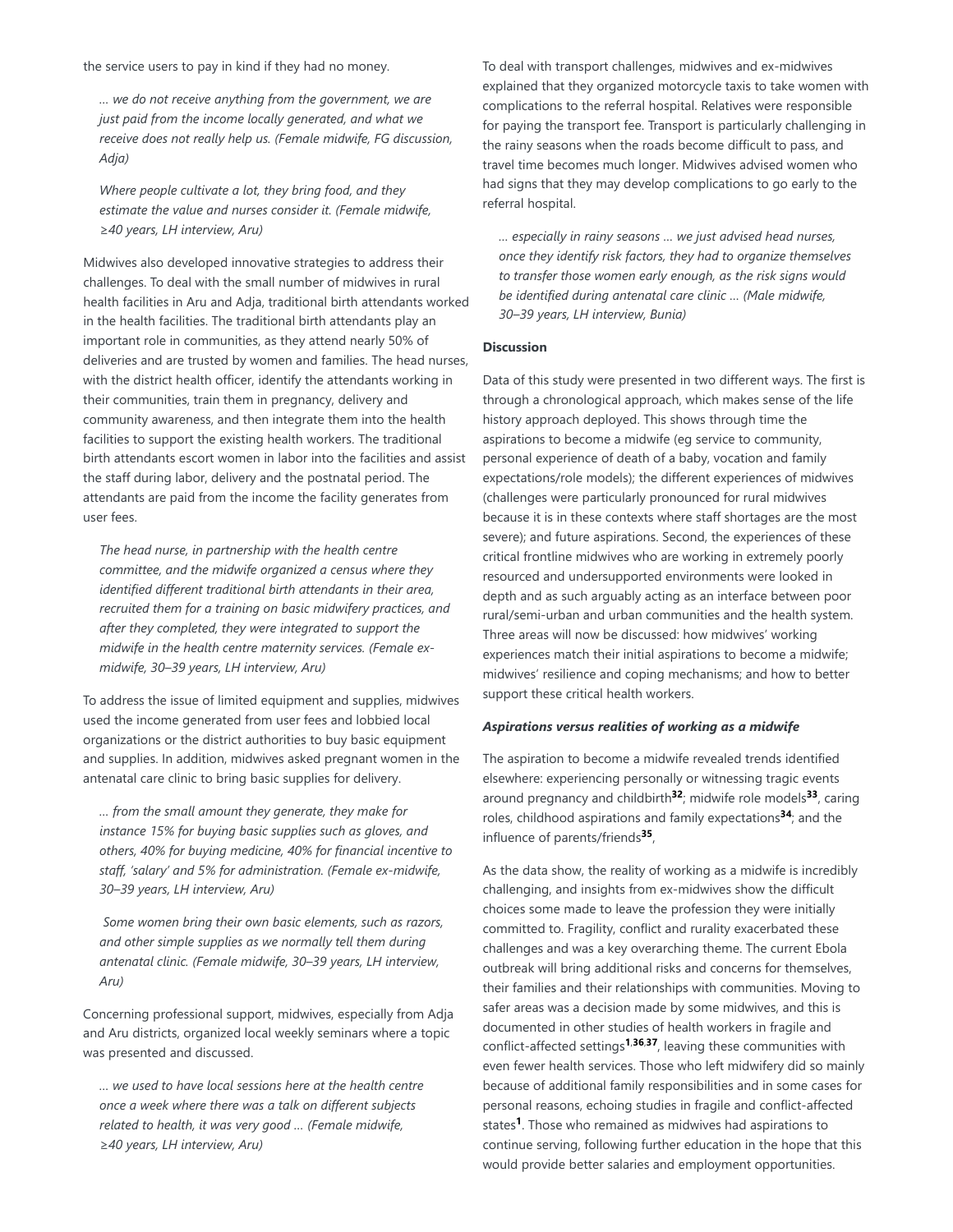Others saw this role as a stepping stone to other career pathways.

# *Resilient, brave and innovative – characteristics of a rural Ituri midwife*

It is clear from the data that midwives have a critical interface role between the health system and communities in the challenging contexts of Ituri Province. This has parallels with theories of interface positionalities such as street-level bureaucracy<sup>38,39</sup>, which places the spotlight on agency and coping strategies of people linking between communities and institutions or systems. The lack of supervision, support and regular remuneration means that the experiences of midwives are more on a par of those of volunteers or community health workers in other contexts<sup>40</sup>. All categories of midwife (current and ex, all districts, and women and men) found work environments challenging, although this was particularly acute in rural contexts and those with active conflict, as found in other studies<sup>37</sup>. The key factors shaping their experiences included work environment, social-cultural components, personal belief and family (lack of) support. Despite these challenges, midwives innovated and showed agency in coping as in other rural settings of Africa, for example lobbying local NGOs to buy basic equipment and supplies, and organising motorcycle taxis for referrals<sup>41</sup>. However, growing food on land provided by the facility and organizing local weekly seminars to update knowledge were specific innovations of these groups. It is important to understand midwives' coping strategies to recognize their resilience but, importantly, to find ways to better support them within the realities of the challenging contexts in which they work. Within DRC, Ituri Province experiences a very high number of maternal deaths, and DRC has one of the highest maternal mortality rates in the world. It is critical to hear these stories in order to address the constraints midwives experience, and build on supporting them in developing new coping strategies, so that they can fulfil their vital role in addressing maternal mortality.

## *Supporting midwives*

Understanding the career pathways of midwives is important to understand the support they need when they are working in rural, fragile and conflict-affected settings and in poorly resourced health systems. Given the human resources for health shortages, training and development of additional midwives is a key priority, as is ongoing in-service training for existing midwives to update their skills and demonstrate their value. This is particularly important for rural midwives who are more isolated, find it harder to access materials due to lack of resources and conflict. Improving living conditions, such as housing close to the facilities, and better modes of communication, will help attract and retain qualified midwives in rural and remote health facilities. Supporting midwives with supplies and equipment will enhance their ability to perform well, improve their relationships with communities and build trust. This involves supporting district health teams to be able to negotiate for additional resources from the government or NGOs and use them wisely. Supervision and support for this critical cadre from both health systems and communities need further investment, particularly in contexts of chronic insecurity. A range of actors such as government, churches, NGOs, civil society,

associations of nurses, association of midwives and nursing training institutes can be brought together at the annual Provincial Health Review to discuss the issues faced by midwives and come up with plans that are context specific.

Midwives are acting as street-level bureaucrats who are frontline workers interfacing with very poor and marginalized communities<sup>38</sup>. They adapt policies and make choices about how to provide services, developing routines and simplifications that help them to deal with dynamics such as the chronic shortage of resources and the often high demand for their services<sup>39,41</sup>. Midwives innovate and share strategies and resources, and these initiatives need to be supported. Initiatives at community level to recognize and value rather than blame this cadre need to be encouraged, such as radio announcements, awareness-raising at markets, churches, schools or community gatherings. Social media can be used to provide opportunities for peer support and sharing of ideas, as seen with health workers during the Ebola outbreak in Sierra Leone<sup>35</sup>. They created a WhatsApp group about Ebola fighters, encouraging each other to continue to work, stay safe and follow precautions through daily messages<sup>35</sup>. Health facility committees, which develop plans and budget of facilities, mobilize the community to use health services, ensure the availability of drugs and equipment and make sure that health facilities deliver quality healthcare services<sup>42</sup>, can have an important role in fostering support from communities for their health staff. They can explain the important role of midwives, confirm the challenges that midwives face, and explore possible solutions and support for their staff. The contribution of midwives who continue to serve during periods of conflict should be recognized and celebrated, through for example, awards for 'midwife of the year', communicated through radio announcements and at community events<sup>43</sup>. Regular remuneration will support productivity, reduce costs and opportunity costs of finding other ways to survive, and it means that user fees can then be used to upgrade facilities and directly benefit users.

## *Strengths and limitations*

The strength of the approach is that research was conducted by a DRC team embedded within the context of fragile rural Ituri Province, bringing their tacit knowledge to the study. This team was best placed to capture the perspectives of current and exmidwives through time (using life histories) and explore the coping strategies of this cadre whose voices have never been heard. There were challenges, however: in rural Adja district the researchers were not able to obtain views of ex-midwives living in rural areas because they were no longer within the district. The focus was on the experience of midwives, and it would be important in future studies to include the community perspective.

#### **Conclusion**

DRC is one of three countries that together constitute 50% of maternal deaths worldwide. Rates of death are particularly high in rural fragile areas such as Ituri Province. Midwives have a critical role in attempting to support women to deliver babies safely. Data from this study show the immense challenges they face and their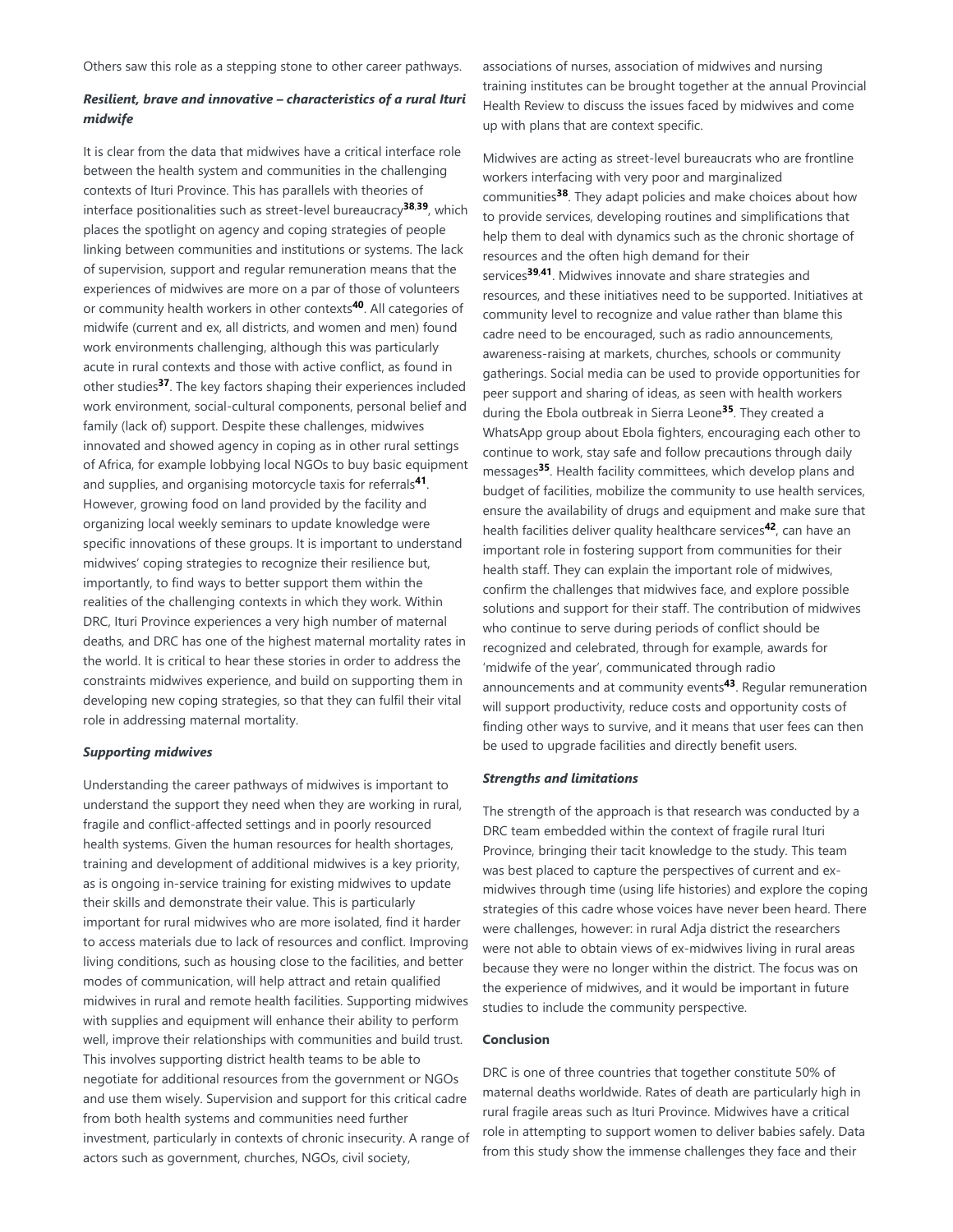bravery and resilience as they navigate the interface position between underresourced health systems and poor, marginalized communities. But resilience should not be taken for granted; it should be supported. If women's lives really matter, then this situation requires a call to action: donors need to prioritize these contexts; and the government and other stakeholders such as the churches, civil society, NGOs and association of nurses and

midwives, in DRC, need to invest more in improving security conditions as well as working conditions and professional support for midwives in rural Ituri Province. Only then will midwives, at the interface between health systems and the communities, be able to provide the critical services that women and their families need, and therefore contribute to achieving universal health coverage.

# REFERENCES:

**1** Miyake S, Speakman EM, Currie S, Howard N. Community midwifery initiatives in fragile and conflict-affected countries: a scoping review of approaches from recruitment to retention. *Health Policy and Planning* 2017; **32(1):** 21-33. https://doi.org /10.1093/heapol/czw093 PMid:27470905

**2** Management Sciences for Health and Ministry of Health – DRC. *Midwives are fighting the causes of maternal and child mortality in the Democratic Republic of the Congo.* [In French]. Vol. 2019. Kinshasa: Healthy Newborn Network, 2018.

**3** Keith R, Cadge N. *Unlocking progress in fragile states: optimising high-impact maternal and child survival interventions.* London: Save the Children UK, 2010.

**4** World Health Organization. *Maternal mortality.* Fact sheet 348. Geneva: World Health Organization, 2016.

**5** Ministry of Public Health DR Congo. *National health development plan.* [In French]. Kinshasa: Ministry of Public Health DR Congo, 2016.

**6** World Bank. *Health and poverty in the democratic republic of congo: analysis and strategic framework for the fight against poverty health and poverty status report.* [In French]. Washington: World Bank, 2005.

**7** Ministry of Planning, Ministry of Public Health, ICF International. *Second demographic and health survey (EDS-RDC II 2013-2014).* [In French]. Rockville: Ministry of Planning, Ministry of Public Health and ICF International, 2014.

**8** ReliefWeb. *What's happening in Ituri?* Available:

https://reliefweb.int/report/democratic-republic-congo/whats-happening-ituri 2018. (Accessed 21 April 2020).

**9** Sweeney J. *DRC. Conflict induced displacement in Ituri.* Geneva: Assessment Capacities Project, 2018.

**10** World Health Organization. *Global strategy on human resources for health: Workforce 2030.* Geneva: WHO, 2016.

**11** World Health Organization. *Democratic Republic of the Congo. Key indicators.* Geneva: World Health Organization, 2016.

**12** Ministry of Public Health DR Congo. *National health human resources development plan 2016-2020.* [In French]. Kinshasa: Ministry of Public Health DR Congo, 2016.

**13** Durham J, Pavignani E, Beesley M, Hill PS. Human resources for health in six healthcare arenas under stress: a qualitative study. *Human Resources for Health* 2015; **13:** 4. https://doi.org/10.1186 /s12960-015-0005-7 PMid:25889864

**14** World Health Organization. *Global strategic directions for*

*strengthening nursing and midwifery.* Geneva: World Health Organization, 2016.

**15** Amuda B. *A midwives and traditional birth attendants' collaboration in rural north-eastern DR Congo: a complementing strategy where there are few qualified midwives.* Liverpool: Rebuild Consortium, 2018.

**16** Pavignani E, Michael M, Murru M, Beesley ME, Hill P. Making sense of the apparent chaos: health-care provision in six country case studies. *International Review of the Red Cross* 2013; **95(889):** 41-60. https://doi.org/10.1017/S1816383113000726

**17** Bertone MP, Lurton G, Mutombo PB. Investigating the remuneration of health workers in the DR Congo: implications for the health workforce and the health system in a fragile setting. *Health Policy and Planning* 2016; **31(9):** 1143-1151. https://doi.org /10.1093/heapol/czv131 PMid:26758540

**18** Hatem M, Halabi-Nassif H, Maroun M. Building a common vision for the training of nurses and midwives in the Democratic Republic of Congo. [In French]. *Public Health* 2018; **30:** 89-100. https://doi.org/10.3917/spub.180.0089 PMid:30066553

**19** Ssali S, Theobald S. Using life histories to explore gendered experiences of conflict in Gulu District, northern Uganda: implications for post-conflict health reconstruction. *South African Review of Sociology* 2016; **47(1):** 81-98. https://doi.org/10.1080 /21528586.2015.1132634

**20** Witter S, Namakula J, Wurie H, Chirwa Y, So S, Vong S, et al. The gendered health workforce: mixed methods analysis from four fragile and post-conflict contexts. *Health Policy and Planning* 2017; **32(5):** v52-v62. https://doi.org/10.1093/heapol/czx102 PMid:29244105

**21** Hammarberg K, Kirkman M, de Lacey S. Qualitative research methods: when to use them and how to judge them. *Human Reproduction* 2016; **31(3):** 498-501. https://doi.org/10.1093 /humrep/dev334 PMid:26759142

**22** Witter S, Namakula J, Alonso-Garbayo A, Wurie H, Theobald S, Mashange W, et al. Experiences of using life histories with health workers in post-conflict and crisis settings: methodological reflections. *Health Policy and Planning* 2017; **32(4):** 595-601. https://doi.org/10.1093/heapol/czw166 PMid:28052985

**23** Finch H, Lewis J. Focus groups. In: J Ritchie, J Lewis (Eds). *Qualitative research practice. A guide for social science students and researchers.* London: Sage Publications, 2003; 171-198.

**24** Provincial Health Division Ituri. *Provincial health development plan.* [In French]. Bunia: Provincial Health Division Ituri, 2016.